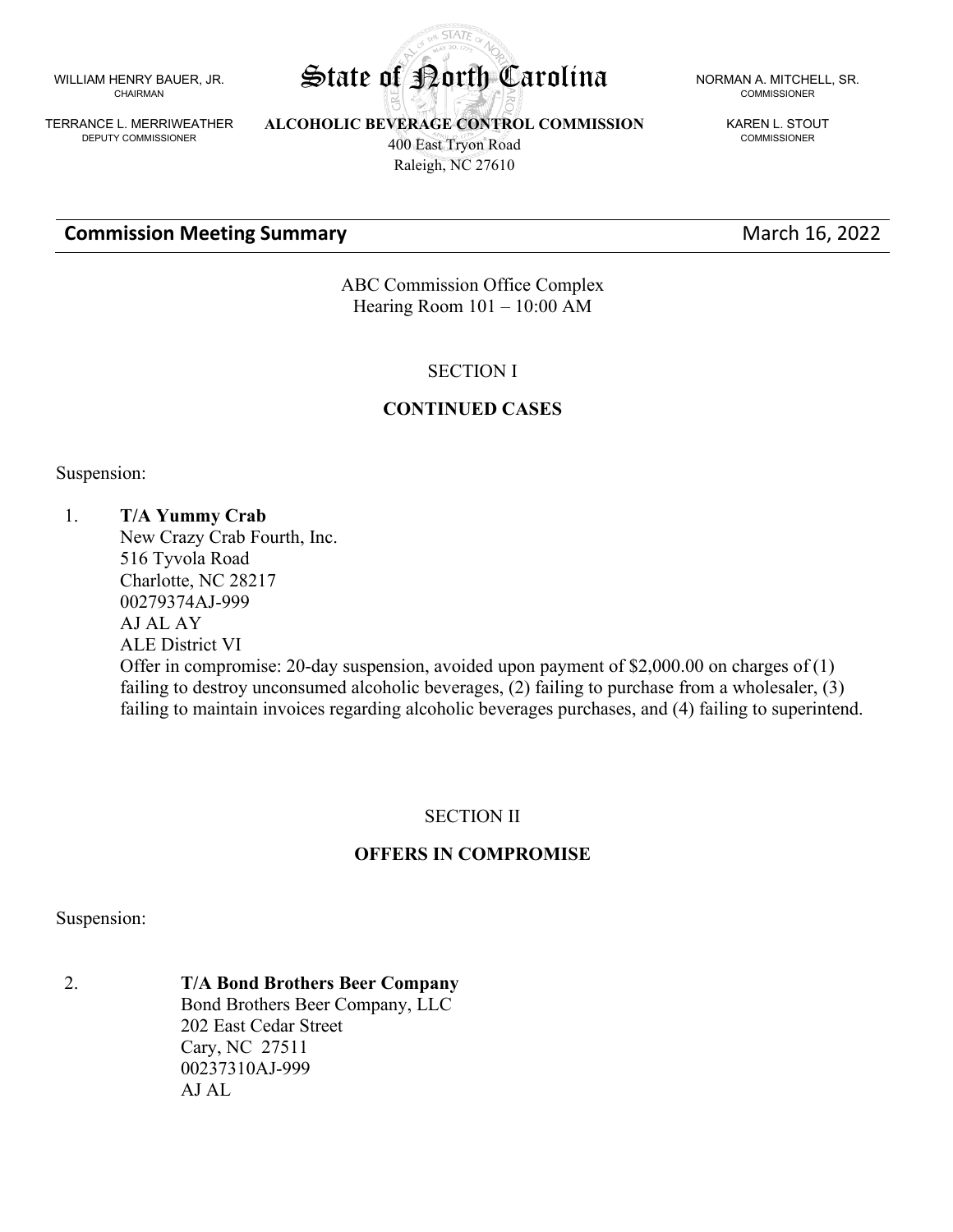#### ALE District IV

Offer in Compromise: 11-day suspension, avoided upon payment of \$1,100.00 on charges of (1) employee selling alcoholic beverages from a draught faucet without proper brand name label (2) employee wearing uniform while consuming alcoholic beverages, and (3) employee performing services after having consumed alcoholic beverages.

# 3. **T/A Circle K 2720925**

Circle K Stores, Inc. 1818 North Berkley Blvd. Goldsboro, NC 27534 Q11434-557 AK AM AO ALE District II

Offer in Compromise: 15-day suspension, avoided upon payment of \$1,500.00 on the charge of selling an alcoholic beverage to an underage person.

### 4. **T/A Dale's Pub**

Dale's Pub, Inc. 775 East Ocean Road Holly Ridge, NC 28445 00116567AJ-999 AJ AL DZ ALE District I

Offer in Compromise: 5-day suspension, avoided upon payment of \$500.00 on the charge of failing to cooperate with law enforcement officer.

### 5. **T/A Dollar General Store 13820**

Dolgencorp, LLC 601 Oakwood Avenue Sanford, NC 27330 Q11589-482 AK AM ALE District III

Offer in Compromise: 10-day suspension, avoided upon payment of \$1,000.00 on charges of (1) failing to maintain, on the premises and available for inspection or audit for three years, all records including original invoices related to alcoholic beverages. (2) failing to post permit.

#### 6. **T/A Dollar General Store 203** Dolgencorp, LLC 1431 John Small Avenue Washington, NC 27889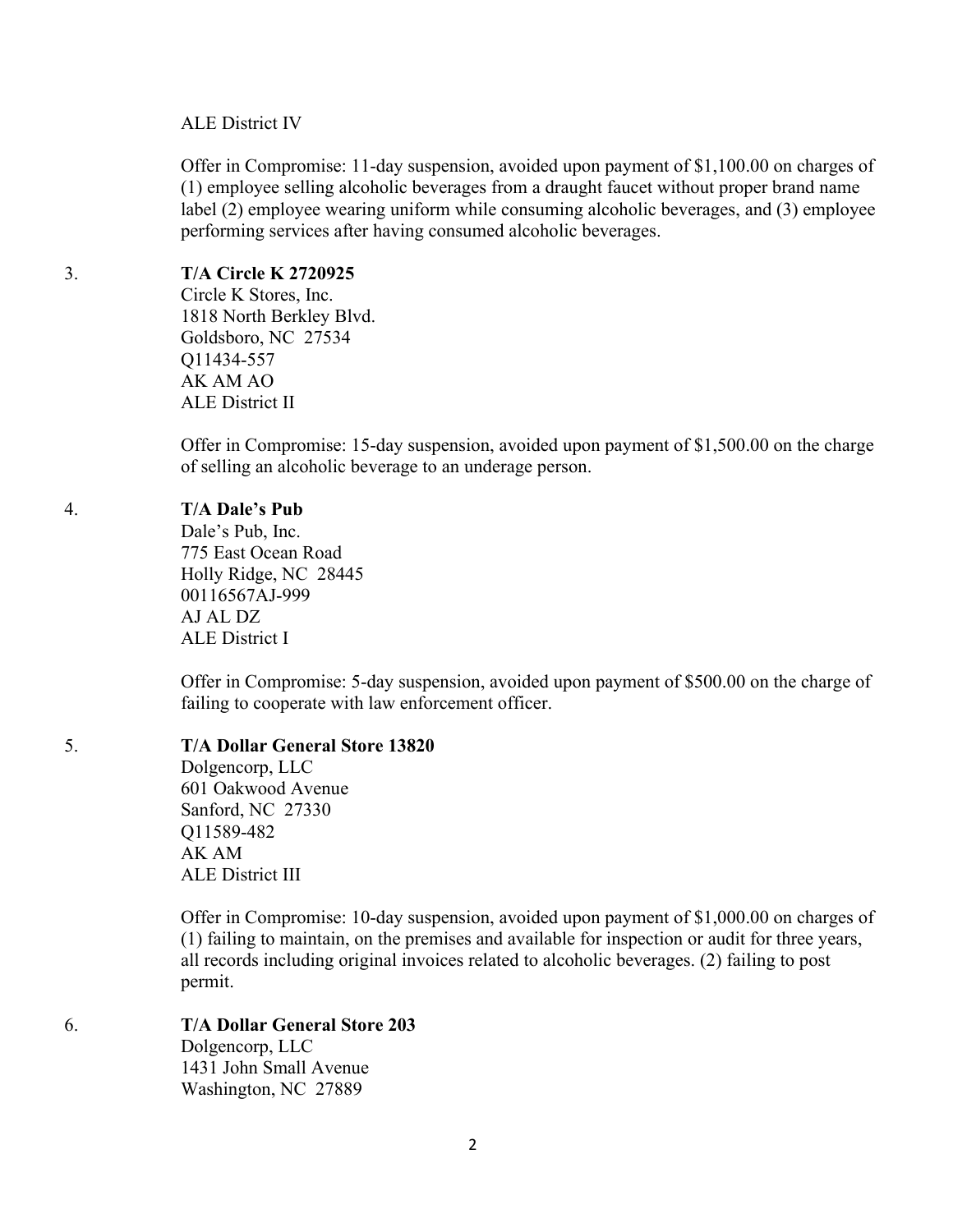Q11589-793 AK AM ALE District II

Offer in Compromise: 10-day suspension, avoided upon payment of \$1,000.00 on the charge of selling alcoholic beverage to an underage person.

#### 7. **T/A Dreamchasers Brewery**

Dreamweavers Brewery, LLC 115 East North Main Street Waxhaw, NC 28173 00240420AJ-999 AJ AL ALE District IV

Offer in Compromise: 15-day suspension, avoided upon payment of \$1,500.00 on the charge of selling an alcoholic beverage to an underage person.

#### 8. **T/A Dugout**

Ryan Thomas Killinger Walter Richard Killinger, III 674-676 Stratford Blvd. Kinston, NC 28501 00180570AJ-999 AJ AL DZ ALE District II

Offer in Compromise: 8-day suspension, avoided upon payment of \$800.00 on the charge of not having a tax stamp on spirituous liquor bottle.

#### 9. **T/A Dunavant**

Glarb, LLC 2322 Dunavant Street, Suite 200 Charlotte, NC 28203 00274135AJ-999 AJ AL AY BX ALE District VI

Offer in Compromise: 7-day suspension, avoided upon payment of \$700.00 on charges of (1) selling, allowing to possess or consume alcohol not authorized by permits and (2) allowing ineligible employee, to sell and distribute alcoholic beverages.

### 10. **T/A El Tucanazo**

Mark W. Blackman Consulting, LLC 2400 Paula Street Raleigh, NC 27608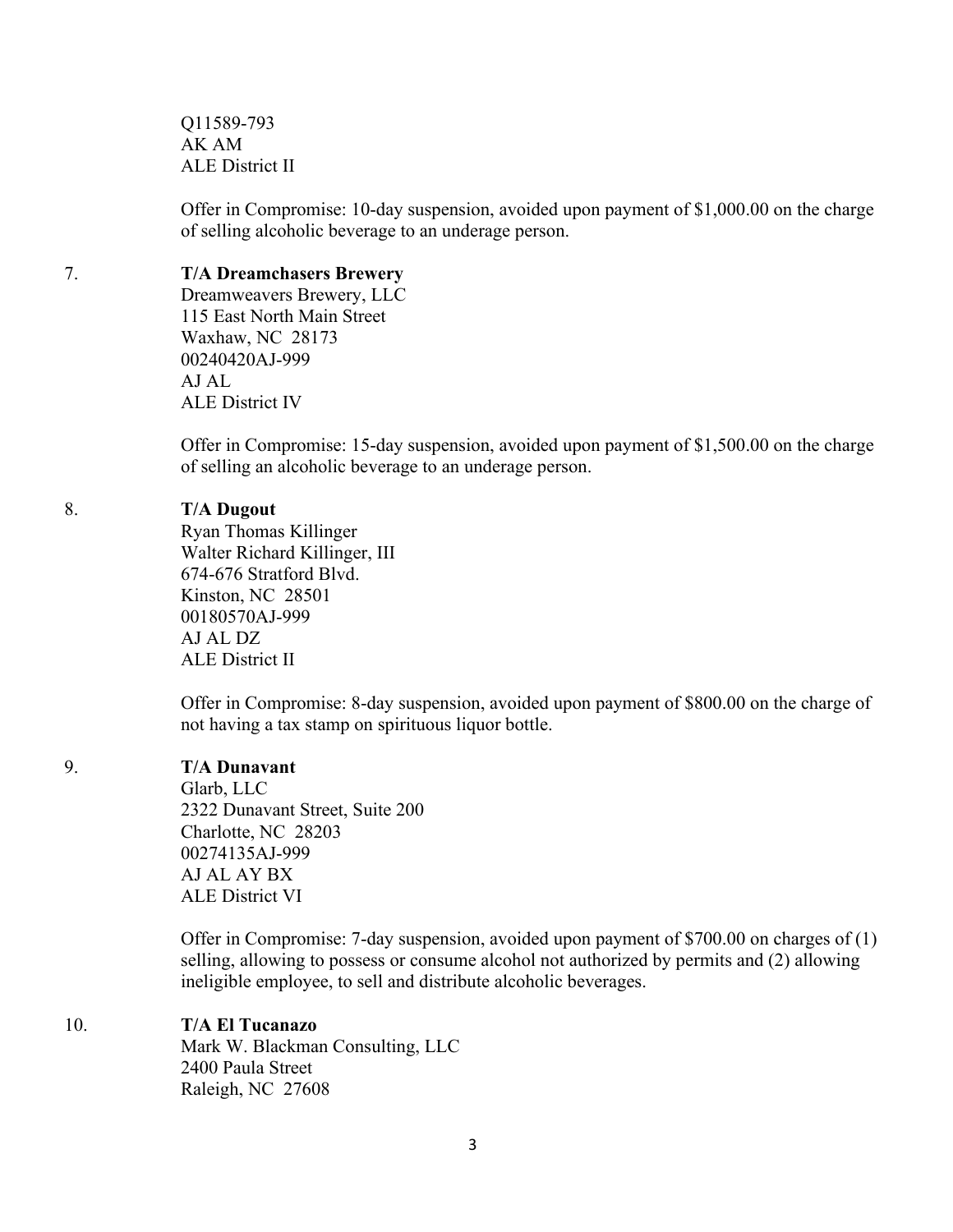00275308AJ-999 AJ AL DZ ALE District IV

Offer in Compromise: 15-day suspension, avoided upon payment of \$1,500.00 on charges of (1) having prohibited exterior advertising, (2) failing to comply with private club membership requirements [3 counts].

### 11. **T/A Farmers Grill 1**

Lucky Ray, LLC 39365 US Hwy 264 East Belhaven, NC 27810 00248287AJ-999 AJ ALE District II

Offer in Compromise: 5-day suspension, avoided upon payment of \$500.00 on charge of (1) employee possessing a controlled substance and (2) possessing spirituous liquor where possession or consumption is not authorized.

### 12. **T/A Fiesta Mexican Cuisine**

Fiesta Group Corp. 11329 East Independence Blvd. Matthews, NC 28105 00288162AJ-999 AJ AL AY ALE District VI

Offer in Compromise: 17-day suspension, avoided upon payment of \$1,700.00 on charges of (1) failing to recycle beverage containers [2 counts], (2) failing to have food available at all times alcoholic beverages served and (3) failing to have a tax stamp on spirituous liquor bottle.

# 13. **T/A In and Out 2**

In and Out Mini Mart of NC, Inc. 5320 Hwy 101 Newport, NC 28570 00277649AK-999 AK ALE District I

Offer in Compromise: 17-day suspension, avoided upon payment of \$1,700.00 on the charge of selling an alcoholic beverage to an underage person.

# 14. **T/A JB's Food Mart**

Sunny and Nancy, Inc.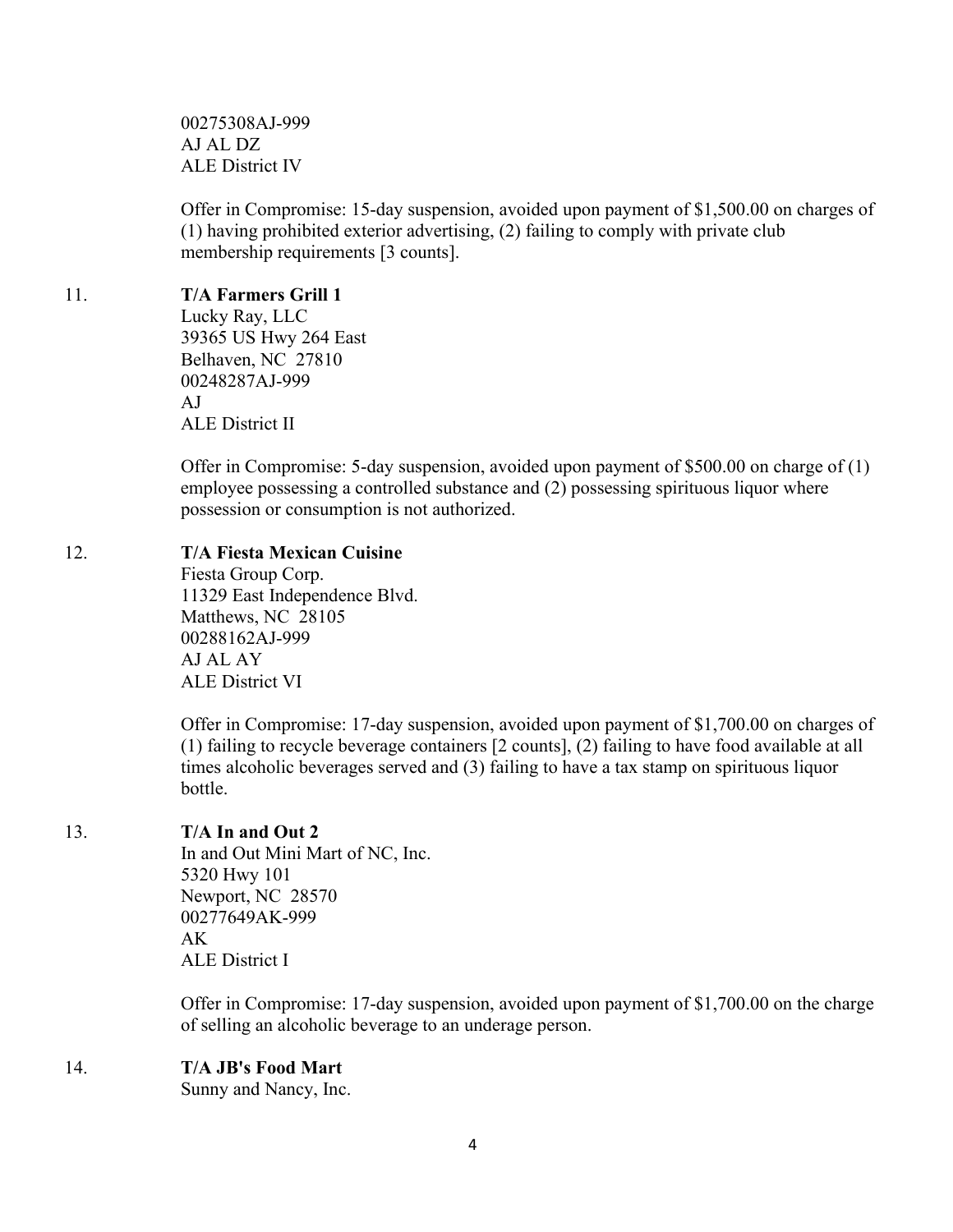4815-A Old Rural Hall Road Winston-Salem, NC 27105 00225828AK-999 AK AM AO ALE District V

Offer in Compromise: 25-day suspension, avoided upon payment of \$2,500.00 on charges of (1) possessing spirituous liquor where possession or consumption is not authorized, (2) dispensing prescription medication without being a licensed pharmacist and (3) selling glass tube or splitter without maintaining proper records.

#### 15. **T/A Lenny Boy**

Lenny Boy, LLC 3000 South Tryon Street Charlotte, NC 28217 00211627AJ-998 AJ AL ALE District VI

Offer in Compromise: 15-day suspension, avoided upon payment of \$1,500.00 on charges of (1) exceeding the authorized amount of alcohol that may be sold, (2) selling or possessing for sale an alcoholic beverage product that had not first been approved by the ABC Commission for sale in this State.

#### 16. **T/A M and M Market and Tobacco Vapor**

Muliki Corp. 2909 Trent Road New Bern, NC 28562 00229792AK-998 AK AM ALE District I

Offer in Compromise: 35-day suspension, avoided upon payment of \$3,500.00 on charges of (1) failing to keep premises clean and well-lit to avoid undue hazards, (2) failing to maintain, on the premises and available for inspection or audit for three years, all records including original invoices related to alcoholic beverages, (3) failing to have entire premises open for inspection and (4) employee possessing a controlled substance.

#### 17. **T/A Oakboro Express Mart**

Shivdev Corp. 1533 North Main Street Oakboro, NC 28219 00239239AK-999 AK ALE District VI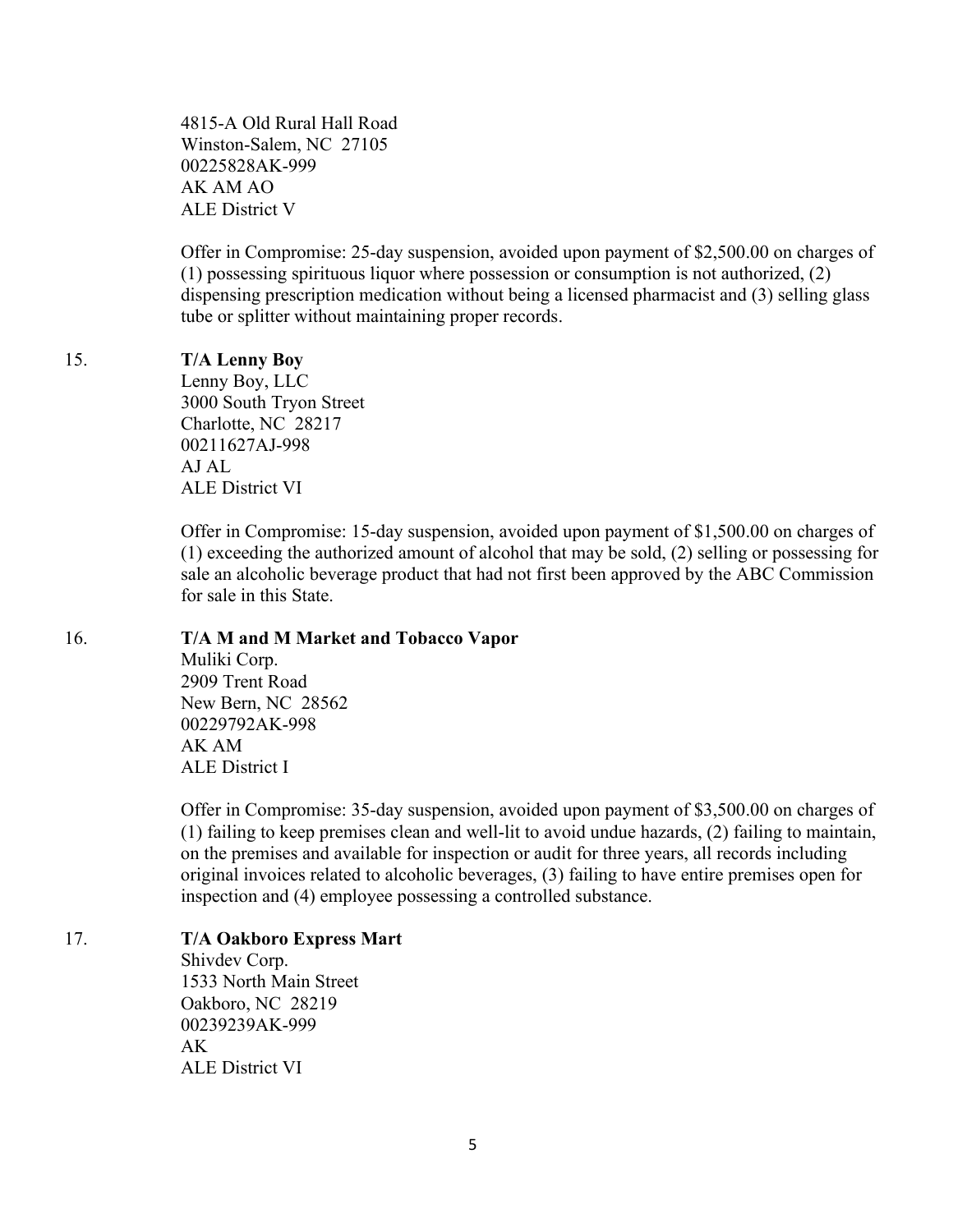Offer in Compromise: 20-day suspension, avoided upon payment of \$2,000.00 on the charge of selling an alcoholic beverage to an underage person.

#### 18. **T/A Oasis 15**

Daughtridge Gas and Oil Company 512 US Hwy 301 North Lucama, NC 27581 Q11549-992 AK ALE District II

Offer in Compromise: 10-day suspension, avoided upon payment of \$1,000.00 on the charge of selling an alcoholic beverage to an underage person.

#### 19. **T/A Osteria Del Monte Italian Restaurant**

Osteria Del Monte, LLC 19131 Rosman Hwy. Sapphire, NC 28774 00142699AQ-999 AJ AL AN BT ALE District VIII

Offer in Compromise: 6-day suspension, avoided upon payment of \$600.00 on charges of (1) failing to qualify as a sports club, by not having a minimum number of two of functioning sport services required to maintain a Mixed Beverage Sport Club permit and (2) failing to have a tax stamp on spirituous liquor bottle.

#### 20. **T/A Smith's Corner Store**

Bahipa, Inc. 10971 US Hwy. 158 West Ruffin, NC 27326 00230321AK-999 AK AM AO ALE District V

Offer in Compromise: 20-day suspension, avoided upon payment of \$2,000.00 on charges of (1) possessing a video gaming machine [2 counts], and (2) employee did payout cash in exchange for prizes, merchandise, credits, tokens, tickets, or replays received from the operation of a video gaming machine [2 counts]

#### 21. **T/A Star Gallery**

Star Gallery, LLC 2303 Neuse Blvd., Units 1 and 2 New Bern, NC 28560 00280359AJ-999 AJ AL DZ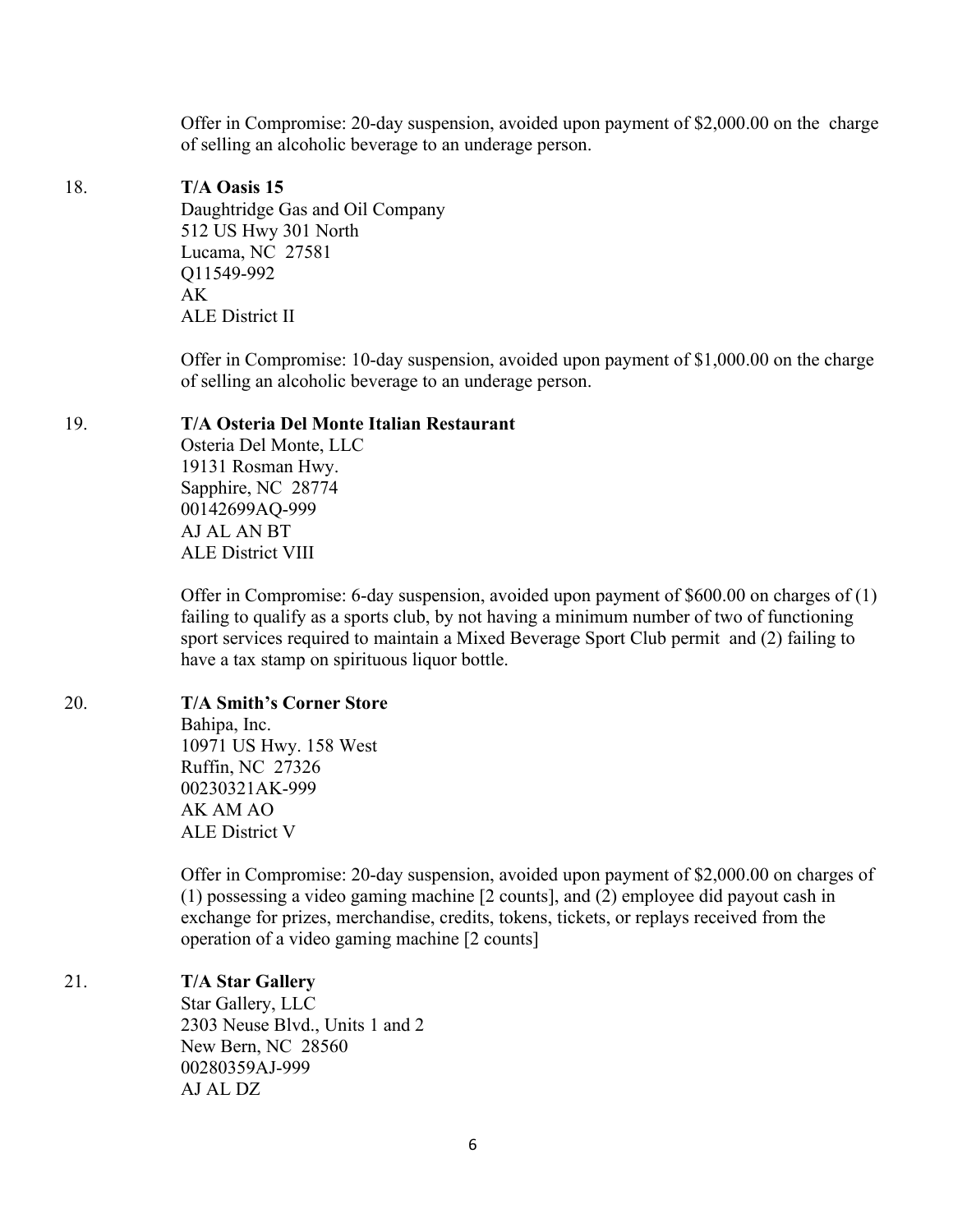#### ALE District I

Offer in Compromise: 40-day suspension, the last 35 days avoided upon payment of \$3,500.00 on charges of (1) failing to deface tax stamp once bottle was empty and (2) refilling spirituous liquor container having a mixed beverage tax stamp.

# 22. **T/A Sunshine Xpress**

Veer Brothers, LLC 1828 North Charlotte Avenue Monroe, NC 28110 00278479AK-999 AK AM AO ALE District VI

Offer in Compromise: 20-day suspension, avoided upon payment of \$2,000.00 on the charge of selling an alcoholic beverage to an underage person.

### 23. **T/A Twin Ravens Tavern**

Twin Ravens Tavern, Inc. 127 Wilmington Hwy., Units 4-5 Jacksonville, NC 28540 00263322AJ-999 AJ AL AN DZ ALE District I

Offer in Compromise: 10-day suspension, avoided upon payment of \$1,000.00 on charges of violating of Executive Order restrictions [3 counts].

# 24. **T/A Wings, Etc.**

Cajara, LLC 1910 East Dixon Blvd. Shelby, NC 28152 00203525AJ-999 AJ AL AY ALE District VI

Offer in Compromise: 20-day suspension, avoided upon payment of \$2,000.00 on the charge of selling an alcoholic beverage to an underage person.

# 25. **T/A Citgo Food Mart**

SRI OM, LLC 1022 Burkemont Avenue Morganton, NC 28655 00153133AK-999  $AK$ ALE District VII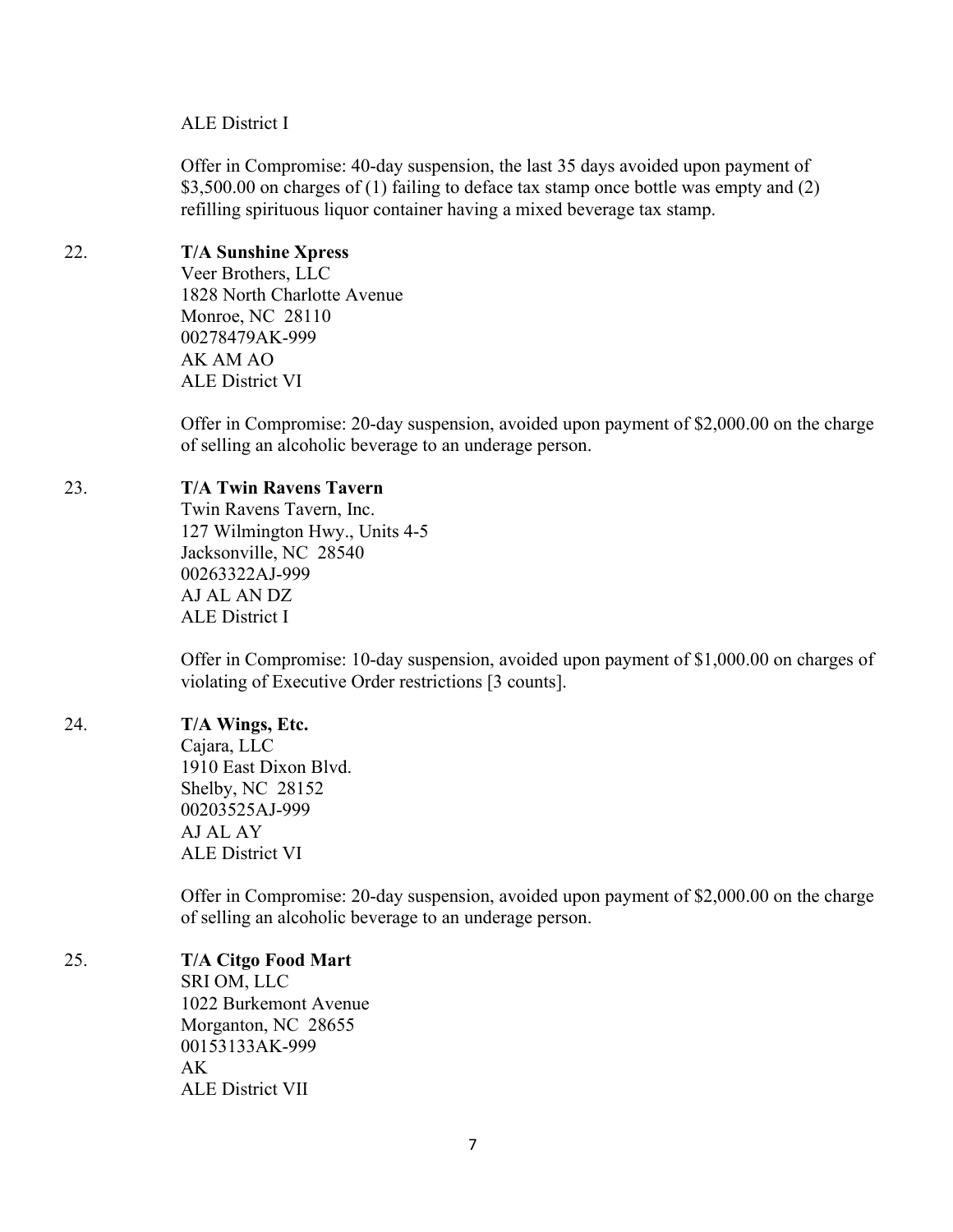Offer in Compromise: 2-day suspension, avoided upon payment of \$200.00 on the charge of employee performing services after having consumed alcoholic beverages.

### 26. **T/A Don Betos Tacos**

Taquitos Food Corporation, Inc. 720 Ricks Road Selma, NC 27603 00240302AJ-999 AJ AY ALE District IV

Offer in Compromise: 2-day suspension, avoided upon payment of \$200.00 on the charge of allowing the possession of spirituous liquor where not authorized.

### 27. **T/A Postal Fish Company**

Walnut Ridge Food Group, LLC 75 West Salisbury Street Pittsboro, NC 27312 00258042AJ-999 AJ AL AN AY ALE District IV

Offer in Compromise: 10-day suspension, avoided upon payment of \$1,000.00 on charges of (1) transferring alcohol between commonly owned establishments without prior ABC Commission approval, (2) failing to deface tax stamp once bottle empty and (3) employee possessing a spirituous liquor bottle that did not have a tax stamp.

# 28. **T/A 98 Asian Bistro**

98 Asian Bistro, Inc. 1800 North Main Street, Suite 106 High Point, NC 27262 00223522AJ-999 AJ AL AY ALE District V

Offer in Compromise: 10-day suspension, avoided upon payment of \$1,000.00 on the charge of employee performing services after having consumed alcoholic beverages.

29. **T/A AC Hotel by Marriott Chapel Hill Downtown**

Chapel Hill Hotels, LLC 214 West Rosemary Street Chapel Hill, NC 27516 00259691AJ-999 AJ AL AN CY ALE District IV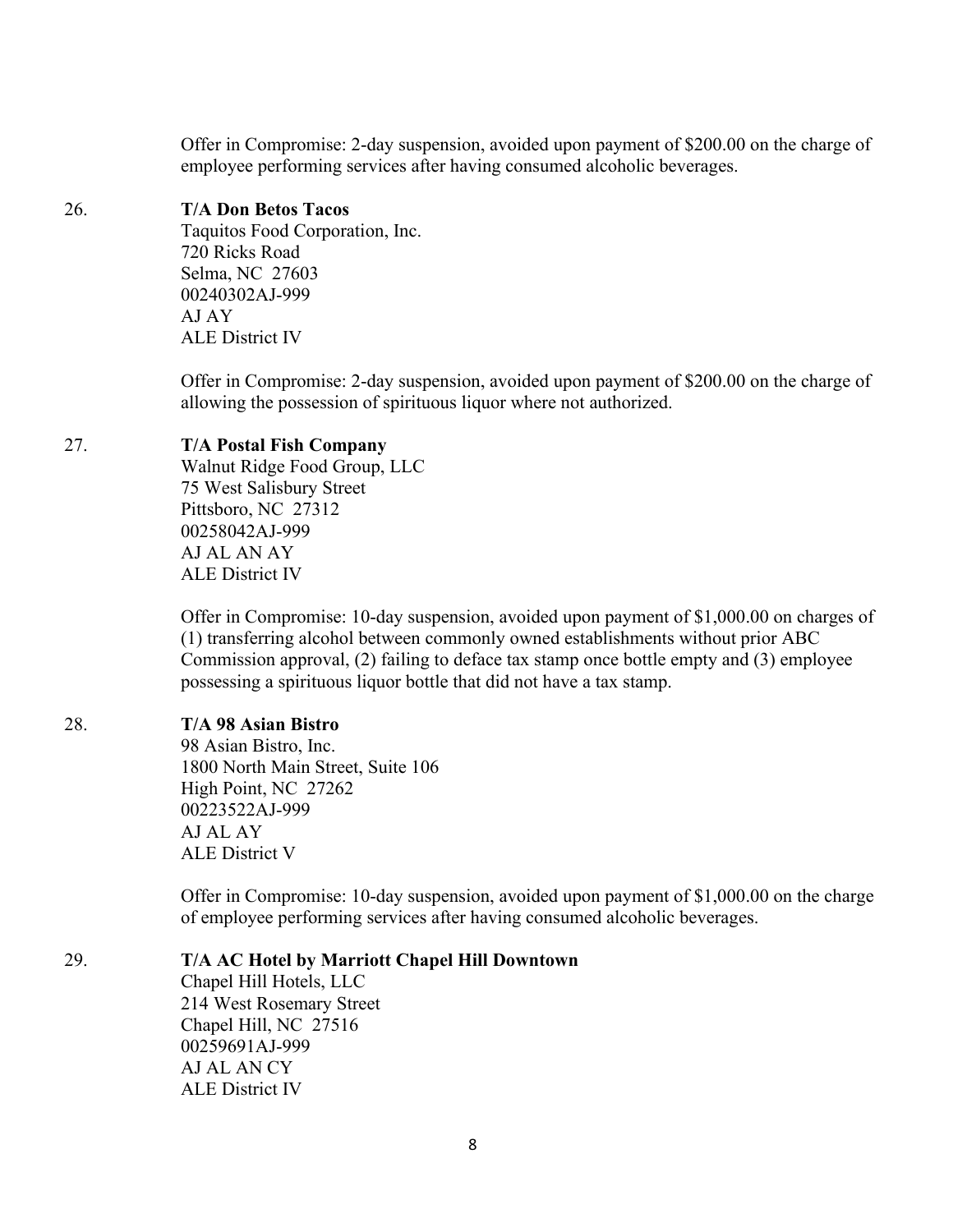Offer in Compromise: 30-day suspension, avoided upon payment of \$3,000.00 on the charge of selling an alcoholic beverage to an underage person.

### 30. **T/A Applebee's Grill and Bar**

Applebee's Restaurants Mid-Atlantic, LLC 71 Plaza Parkway Lexington, NC 27292 Q11653-972 AJ AL AN AY ALE District V

Offer in Compromise: 15-day suspension, avoided upon payment of \$1,500.00 on the charge of failing to superintend.

### 31. **T/A Beer Study**

Go Britton Go, LLC 2501 University Drive, Space 9-A Durham, NC 27707 00248235AJ-999 AJ AL ALE District IV

Offer in Compromise: 7-day suspension, avoided upon payment of \$700.00 on the charge of allowing possession or consumption of alcohol not authorized by permits.

# 32. **T/A Big Mikes Food Mart**

Yazan Munther Bayyari 807 Cokey Road Rocky Mount, NC 27801 00228704AK-999 AK AO ALE District II

Offer in Compromise: 5-day suspension, avoided upon payment of \$500.00 on the charge of selling or transferring glass tubes or splitters without proper records.

### 33. **T/A Breeden Mart**

Breeden Mart, Inc. 22900 Aberdeen Road Laurinburg, NC 28352 00291375AK-999 AK AM AO ALE District III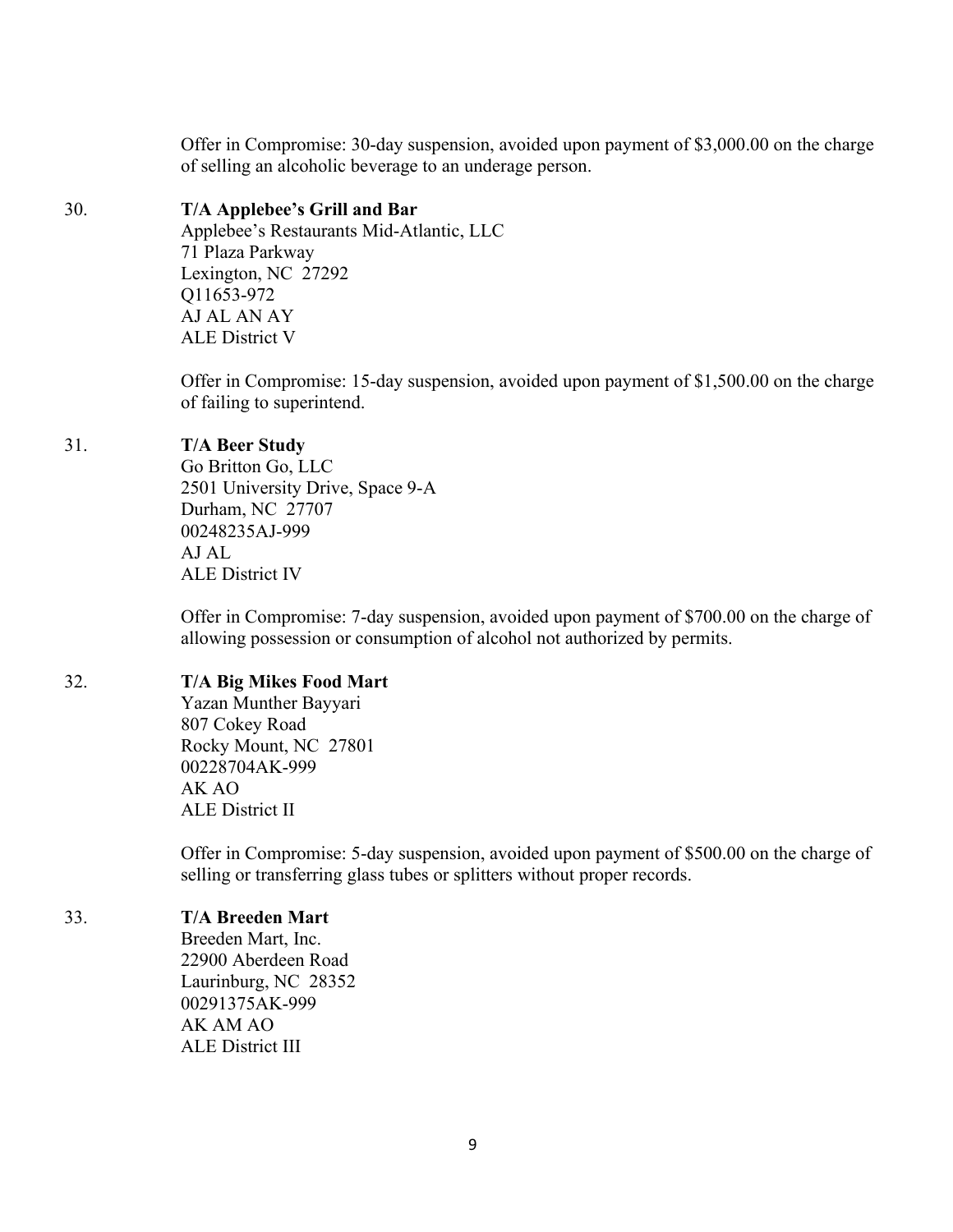Offer in Compromise: 15-day suspension, avoided upon payment of \$1,500.00 on charges of (1) failing to have entire premises open for inspection and (2) selling or transferring glass tubes or splitters without proper records.

### 34. **T/A Cork and Ale**

Craft Beer and Fine Wine Waxhaw, LLC 113 East North Main Street Waxhaw, NC 28173 00280696AJ-999 AJ DB ALE District VI

Offer in Compromise: 20-day suspension, avoided upon payment of \$2,000.00 on charges of (1) failing to superintend and (2) employee performing services after having consumed alcoholic beverages.

# 35. **T/AEP Mart 10**

Eastern Petroleum Corp. 7604 Knightdale Blvd. Knightdale, NC 27545 Q11656-993 AK AM ALE District IV

Offer in Compromise: 40-day suspension, avoided upon payment of \$4,000.00 on charges of (1) employee possessing a controlled substance and (2) consuming an alcoholic beverage on the premises of a business with only an off-premises permit.

# 36. **T/A Franks Food Center**

Enthalpy Petrochemicals, LLC 1002 McReynolds Street Carthage, NC 28327 00229015AK-999 AK AM ALE District III

Offer in Compromise: 13-day suspension, avoided upon payment of \$1,300.00 on the charge of selling an alcoholic beverage to an underage person.

# 37. **T/A Hoppy Endings**

919 Brewing, LLC 8320 Litchford Road, Suite 106 Raleigh, NC 27615 00247181AJ-999 AJ AL DZ ALE District IV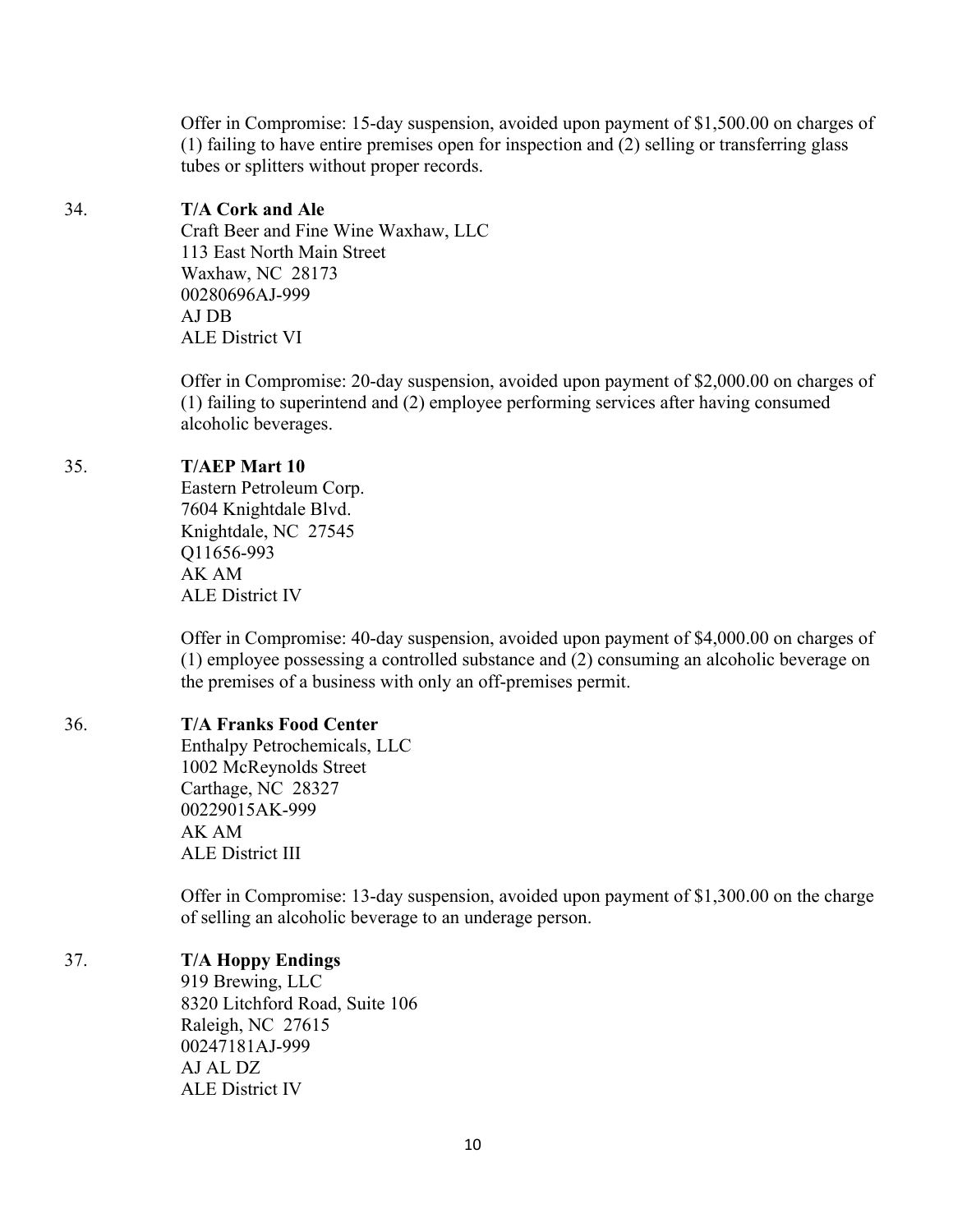Offer in Compromise: 15-day suspension, avoided upon payment of \$1,500.00 on charges of (1) employee possessing a spirituous liquor bottle that did not have a tax stamp, and (2) employee failing to deface tax stamp once bottle empty.

# 38. **T/A Jack Browns Beer and Burger Joint** BP4455, LLC 800 South Virginia Dare Trail Kill Devil Hills, NC 27948 00265483AJ-999 AJ AL

ALE District II

Offer in Compromise: 8-day suspension, avoided upon payment of \$800.00 on the charge of employee wearing uniform while consuming alcoholic beverages.

# 39. **T/A Jax Battle Axe**

Aberdeen Fear Factory, LLC 10570 NC Hwy 211 East, Suite E Aberdeen, NC 28315 00212063AJ-998 AJ ALE District III

Offer in Compromise: 15-day suspension, avoided upon payment of \$1,500.00 on charges of (1) failing to maintain, on the premises and available for inspection or audit for three years, all records including original invoices related to alcoholic beverages and (2) employee performing services after having consumed alcoholic beverages.

# 40. **T/A Jimmys**

Alwadai, LLC 122 Roanoke Avenue Roanoke Rapids, NC 27870 00273954AK-999 AK AM AO ALE District II

Offer in Compromise: 8-day suspension, avoided upon payment of \$800.00 on the charge of consuming an alcoholic beverage on the premises of a business with only an off-premises permit.

41. **T/A Mi Rancho Mexican Restaurant** Rinconada, Inc. 2549 South Saunders Street Raleigh, NC 27603 00233119AJ-999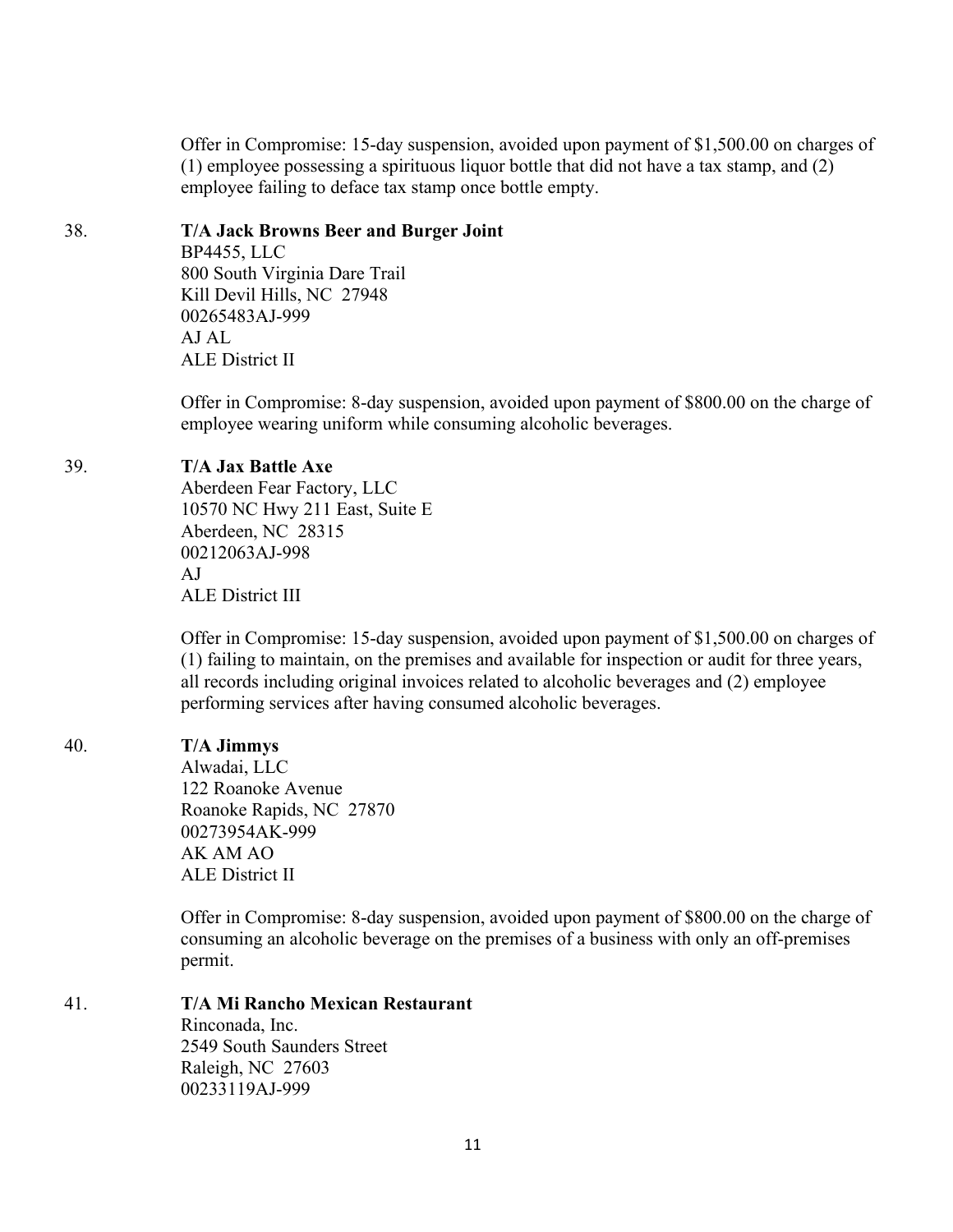AJ AL AY ALE District IV

Offer in Compromise: 19-day suspension, avoided upon payment of \$1,900.00 on charges of (1) employee possessing a spirituous liquor bottle that did not have a tax stamp, (2) employee premixing mixed beverages without prior authorization from the NC ABC Commission, and (3) failing to maintain, on the premises and available for inspection or audit for three years, all records including original invoices related to alcoholic beverages.

### 42. **T/A Minuteman Food Mart 29**

Gas Mart, Inc. 7547 Hwy 711 Pembroke, NC 28372 Q11274-972 AK AM AO ALE District III

Offer in Compromise: 20-day suspension, avoided upon payment of \$2,000.00 on the charge of selling an alcoholic beverage to an underage person.

# 43. **T/A Monterrey Mexican Grill 2**

Monterrey Mexican Grill 2, LLC 1722 Fordham Blvd., Suite 100 Chapel Hill, NC 27514 00267483AJ-999 AJ AL AN AY ALE District IV

Offer in Compromise: 20-day suspension, avoided upon payment of \$2,000.00 on the charge of giving an alcoholic beverage to an underage person.

# 44. **T/A Public Mini Mart**

Public Mini Mart, LLC 6260 Glenwood Avenue, Suite 116 Raleigh, NC 27612 00258280AK-999 AK AM ALE District IV

Offer in Compromise: 7-day suspension, avoided upon payment of \$700.00 on charges of (1) selling or transferring glass tubes or splitters without proper records and (2) possession of adulterants used for the purpose of defrauding a drug or alcohol screening test.

# 45. **T/A Quick Shop**

Sharif Anan Hassan 2461 Carolina Beach Road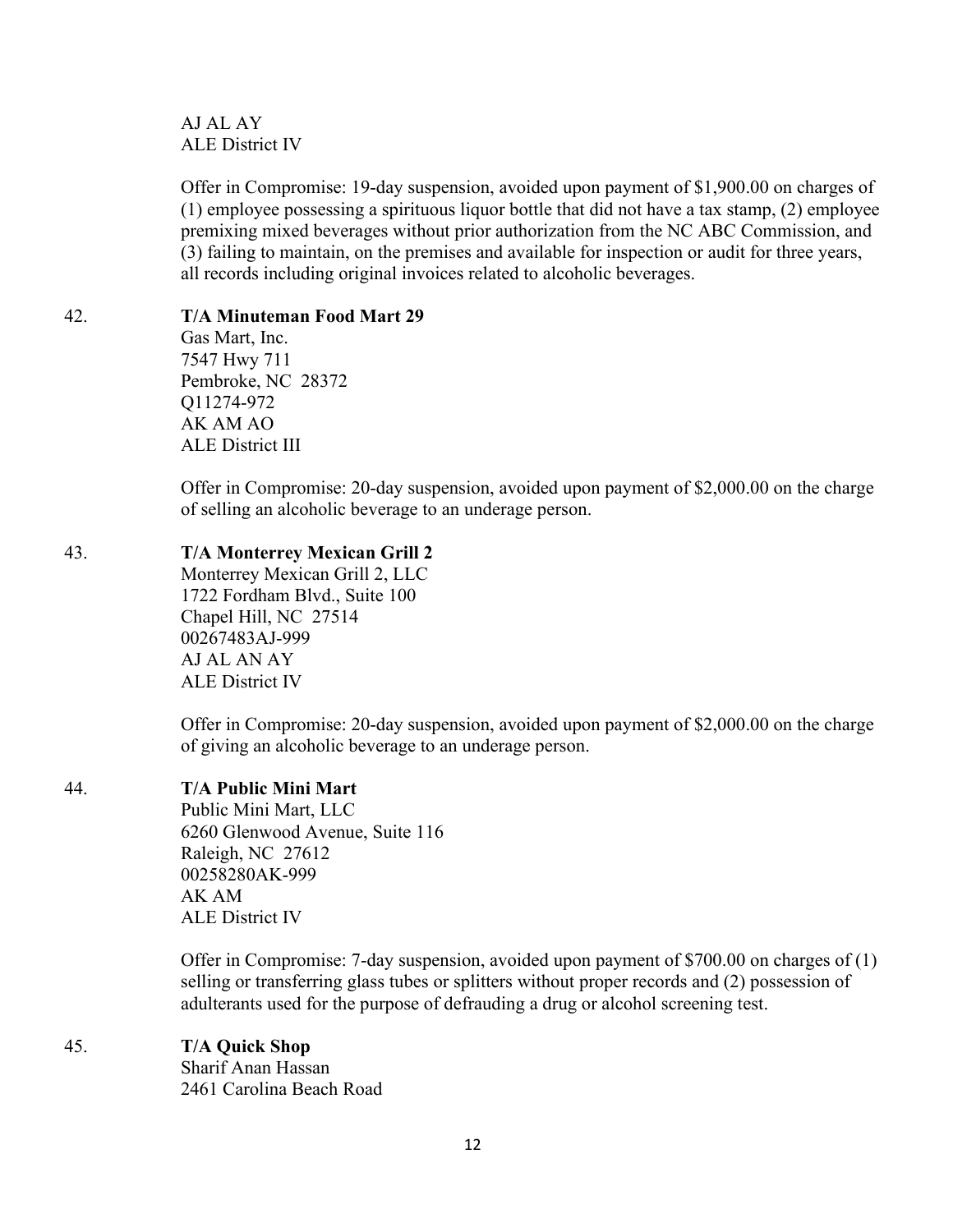Wilmington, NC 28401 00194309AK-998 AK AM AO ALE District I

Offer in Compromise: 18-day suspension, avoided upon payment of \$1,800.00 on the charge of selling an alcoholic beverage to an underage person.

#### 46. **T/A Scotchman 3182**

GPM Southeast, LLC 5200 Wrightsville Avenue Wilmington, NC 28403 Q11608-998 AK AM AO ALE District I

Offer in Compromise: 15-day suspension, avoided upon payment of \$1,500.00 on the charge of selling an alcoholic beverage to an underage person.

#### 47. **T/A Serj**

L4 Lounge, LLC 2906 Central Avenue Charlotte, NC 28205 00252954AJ-999 AJ AL AN DZ ALE District VI

Offer in Compromise: 5-day suspension, avoided upon payment of \$500.00 on the charge of failing to comply with private club membership requirements.

#### 48. **T/A Sheetz 512**

Sheetz of NC, LLC 1400 NC Hwy. 66 South Kernersville, NC 27284 Q11557-950 AK AM AO ALE District V

Offer in Compromise: 20-day suspension, avoided upon payment of \$2,000.00 on the charge of selling an alcoholic beverage to an underage person.

### 49. **T/A Wellons Village Family Fare 447** MM Fowler, Inc. 921 North Miami Blvd. Durham, NC 27703

Q11390-942

13